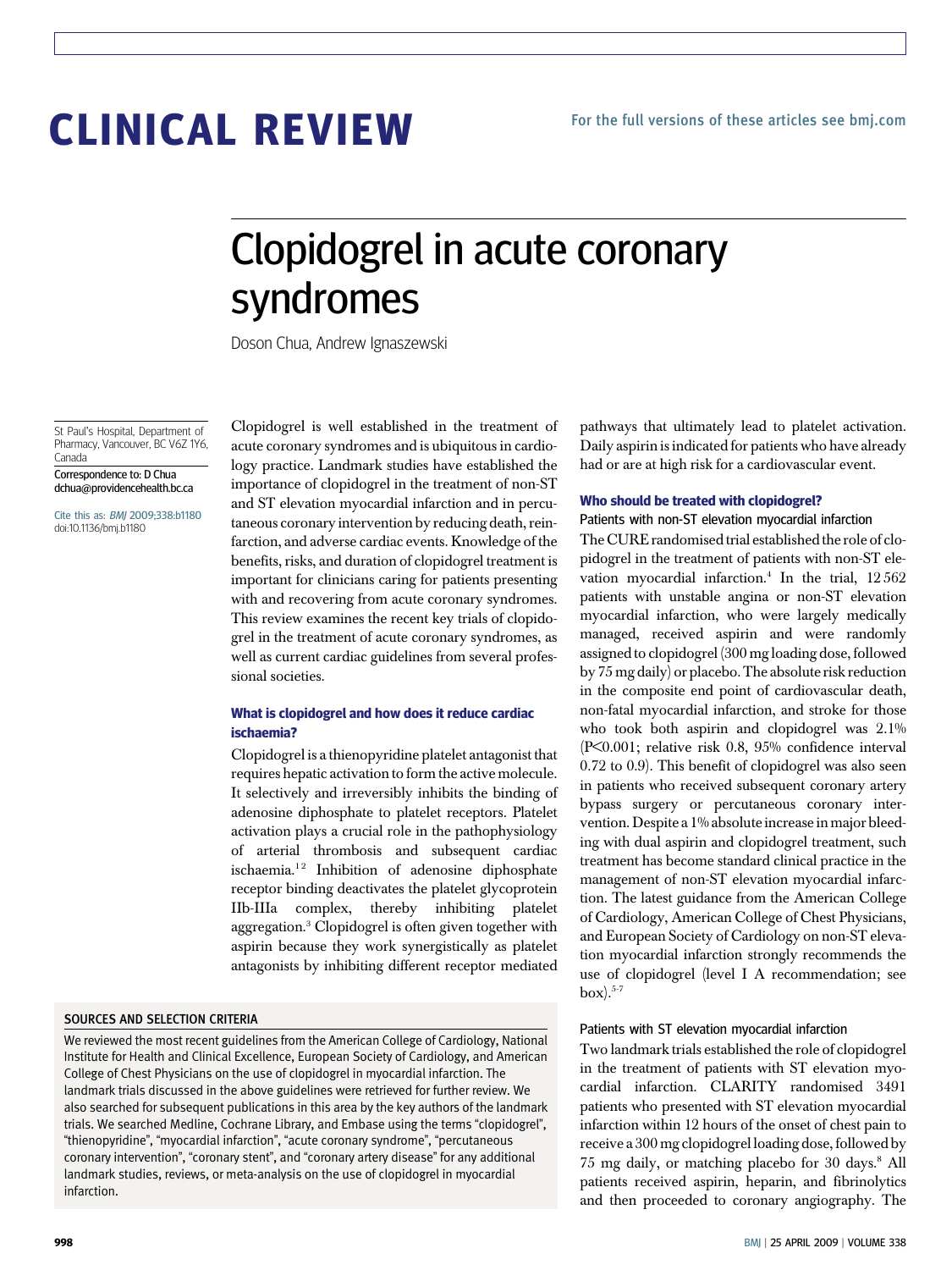#### TIPS FOR NON-SPECIALISTS

Patients who are allergic to aspirin should take clopidogrel indefinitely

If the patient had a recent acute coronary syndrome, find out whether percutaneous coronary intervention was performed and what type of stent was used because this determines the optimal duration of clopidogrel treatment

Minimise the risk of bleeding in high risk patients (those on dual antiplatelet treatment or also taking anticoagulants or non-steroidal anti-inflammatory drugs) by reducing the dose of aspirin, targeting the lower range of the therapeutic international normalised ratio, minimising the duration of dual antiplatelet treatment, and prophylactically treating the patient with a proton pump inhibitor

Clopidogrel should be stopped five days before scheduled surgery or dental extraction. A cardiologist should be consulted first if a drug eluting stent has recently been inserted

Herbal remedies such as ginko should be avoided because they have antiplatelet activity and may increase the risk of bleeding in patients on dual antiplatelet treatment and warfarin

Tell the patient about the importance of adhering to dual antiplatelet therapy with aspirin and clopidogrel after stent implantation

> primary composite end point (death, myocardial infarction, and infarct related occluded artery flow) was lower in the clopidogrel arm than in the placebo arm, with no difference in bleeding between the two groups.

> Subsequently, the COMMIT randomised trial enrolled 45 852 patients who presented with ST elevation myocardial infarction within 24 hours of onset of ischaemic pain but did not undergo percutaneous coronary intervention.9 Patients were randomised to clopidogrel 75 mg daily or matching placebo for four weeks or until hospital discharge. All patients received aspirin, and fibrinolytic agents were used if clinically appropriate. The clopidogrel group had a 0.9% absolute risk reduction in the composite end point of death, reinfarction, and stroke (P=0.002; odds ratio 0.91, 0.86 to 0.97) and a 0.6% reduction in absolute risk of death (P=0.03; 0.93, 0.87 to 0.99) compared with the placebo group at 28 days. Subgroup analysis of COMMIT showed that the effects of clopidogrel were consistent across a wide range of patients and independent of other drugs used. No excess major bleeding or cerebral haemorrhage was seen in the clopidogrel group.

> The findings of the CLARITY and COMMIT trials have led to clopidogrel becoming standard treatment for ST elevation myocardial infarction. Guidelines from the American College of Cardiology strongly recommend the use of clopidogrel in addition to aspirin for the management of ST elevation myocardial infarction (level I A recommendation).<sup>10</sup> A loading dose of clopidogrel 300 mg is encouraged in patients under 75 years, although this recommendation is based on expert opinion alone.

#### Patients undergoing percutaneous coronary intervention with coronary stenting

The CLASSICS trial established the role of clopidogrel after percutaneous coronary intervention by showing that clopidogrel was equivalent to ticlodipine in reducing adverse cardiac events after coronary stenting but had a better safety and tolerability profile.<sup>1112</sup>

The PCI-CURE study, a subgroup analysis of the CURE trial, further established the role of clopidogrel after coronary stenting.<sup>13</sup> In this trial,  $2658$  patients with non-ST elevation myocardial infarction who subsequently underwent percutaneous coronary intervention with stenting were randomised to a 300 mg loading dose of clopidogrel, followed by 75 mg daily clopidogrel or matching placebo. All patients received aspirin. The use of clopidogrel reduced the composite end point (death from cardiac disease, myocardial infarction, and target vessel revascularisation at 30 days) compared with the placebo group. The role of clopidogrel in reducing adverse cardiac events after coronary stenting is established, and treatment with clopidogrel has become standard clinical practice.

#### For how long should treatment with clopidogrel continue?

#### After acute coronary syndromes

The ideal duration of clopidogrel treatment for non-ST elevation myocardial infarction is unclear, although the average length of treatment in the CURE trial was nine months. The latest American College of Cardiology and American College of Chest Physicians guidelines for ST elevation myocardial infarction recommend a 14 day course of clopidogrel treatment (level I B recommendation) on the basis of the average duration of treatment in the COMMIT trial.<sup>1014</sup> These guidelines also suggest that up to one year of clopidogrel may be beneficial in ST elevation myocardial infarction, although this is based on extrapolation from other clopidogrel studies in coronary artery disease and expert opinion (level II C recommendation).

CHARISMA, a trial that randomised 15 603 patients with multiple cardiac risk factors and clinically evident cardiovascular disease to either clopidogrel

#### Classification of recommendations and levels of evidence

#### Recommendations

Level I: Evidence and agreement that treatment is beneficial

Level II: Conflicting evidence and divergence of opinion regarding benefits of treatment

Level III: Evidence and agreement that treatment is not beneficial, and may cause harm

#### Evidence

Level A evidence: Data derived from multiple randomised clinical trials or meta-analyses

Level B evidence: Data derived from a single randomised trial or non-randomised studies

Level C evidence: Consensus opinion or experts, case studies, or standard of care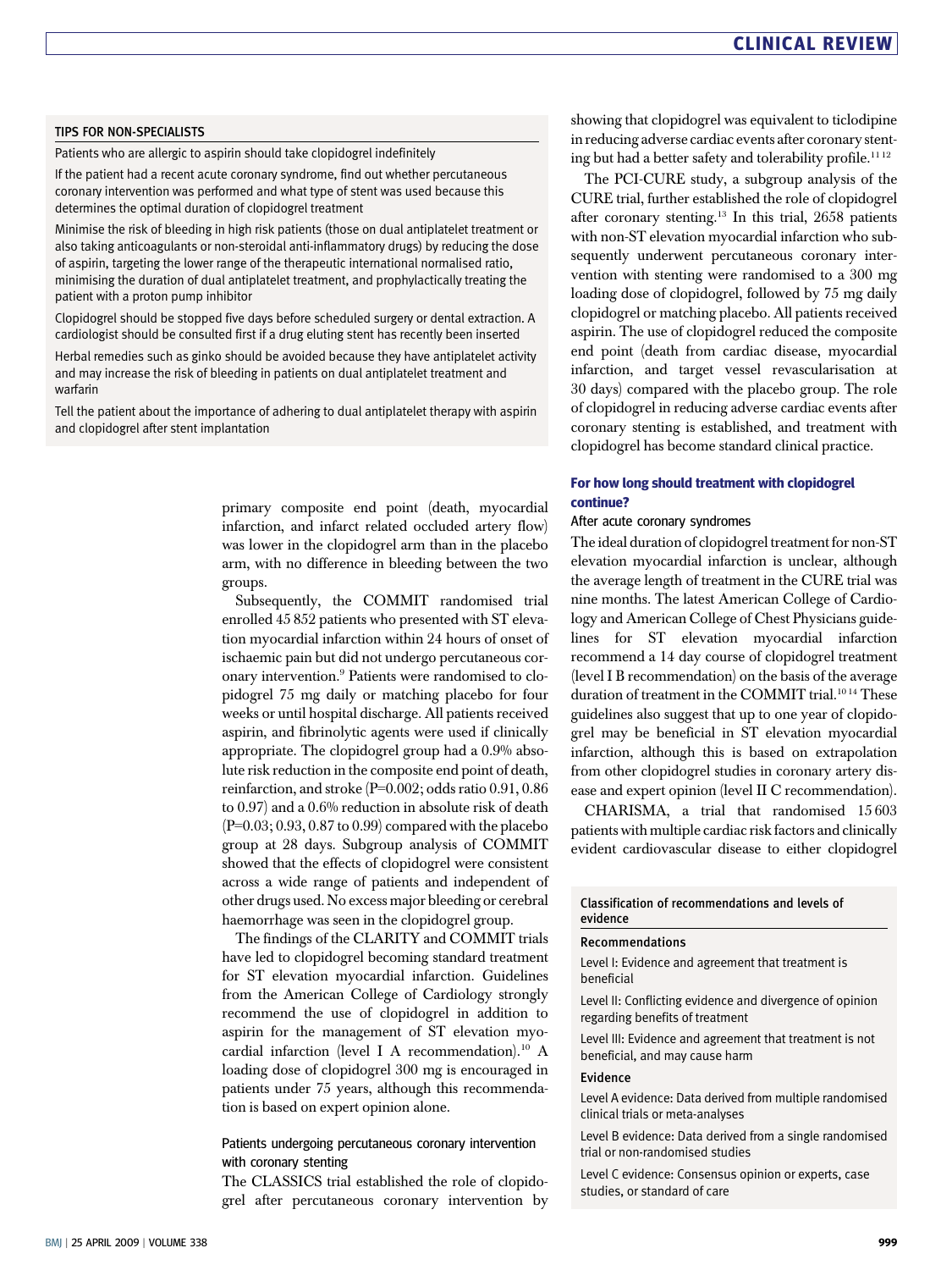75 mg daily or placebo plus background aspirin for two years, showed that prolonged treatment with clopidogrel did not reduce cardiac adverse events.15 This trial enrolled a heterogeneous group of patients with cardiac disease, so it is difficult to know whether patients with documented coronary artery disease would benefit from long term dual antiplatelet therapy with aspirin and clopidogrel. Routine prolonged treatment with clopidogrel beyond current recommendations is not warranted at this time.

#### After coronary stenting

The optimal duration of clopidogrel after coronary stenting was still unclear at the end of the PCI-CURE study, which looked at the use of clopidogrel only up to 30 days after stenting. The CREDO trial randomised 2116 patients who underwent percutaneous coronary intervention with stenting to a 300 mg loading dose of clopidogrel, followed by 75 mg daily for 12 months or a placebo loading dose, followed by clopidogrel 75 mg daily for 28 days.<sup>16</sup> The composite end point of death, myocardial infarction, and stroke at 12 months was lower in the 12 month clopidogrel arm than in the 28 day clopidogrel arm. This showed that a longer rather than shorter course of treatment with clopidogrel is best after coronary stenting. Major bleeding at 12 months was not significantly different between the 12 month and 28 day clopidogrel groups. On the basis of PCI-CURE and CREDO, the most recent guidance from the American College of Cardiology, European Society of Cardiology, and American College of Chest Physicians on percutaneous coronary intervention strongly recommends clopidogrel for at least one

#### ADDITIONAL EDUCATIONAL RESOURCES

#### Resources for healthcare professionals

American College of Chest Physicians (www.chestjournal.org/content/vol133/6\_suppl/) — Latest guidelines from the ACCP on antithrombotic treatment

American College of Cardiology (http://www.acc.org/qualityandscience/clinical/ statements.htm )—ACC guidelines on non-ST elevation myocardial infarction, ST elevation myocardial infarction, and percutaneous coronary interventions

European Society of Cardiology (www.escardio.org/guidelines-surveys/esc-guidelines/ Pages/GuidelinesList.aspx)—ESC guidelines on acute coronary syndromes

Emmons KL, Taylor NT. Contemporary issues in clopidogrel therapy: new evidence shaping clinical practice. Pharmacotherapy 2007;27:553-63

Galla JM, Lincoff AM. The role of clopidogrel in the management of ischemic heart disease. Curr Opin Cardiol 2007;22:273-9

#### RESOURCES FOR PATIENTS

NHS Direct (http://cks.library.nhs.uk/patient\_information\_leaflet/ anti\_platelets\_clopidogrel#)—Clopidogrel drug monograph

NHS Direct (http://cks.library.nhs.uk/patient\_information\_leaflet/heart\_attack )— Information about heart attacks

NHS Choices (www.nhsdirect.nhs.uk/articles/article.aspx?articleId=112&sectionId=145) —Information about percutaneous coronary intervention

#### RESEARCH QUESTIONS

#### Ongoing research

The OASIS 7 trial is investigating the benefits of a 600 mg loading dose of clopidogrel, followed by 150 mg daily for one week, then 75 mg daily compared with the current standard of a 300 mg loading dose and 75 mg daily

The DAPT trial is investigating the optimal duration of clopidogrel after placement of a drug eluting stent

Other thienopyridine agents are in development

#### Questions for future research

What advantages do newer thienopyridine platelet antagonists, such as prasugrel, have compared with clopidogrel?

What is the optimal dose of clopidogrel for patients with diabetes?

month after bare metal stent insertion (level I A recommendation), with an ideal duration of one year (level I B recommendation).17-19

#### After drug eluting coronary stent placement

A longer duration of dual antiplatelet treatment with aspirin and clopidogrel is needed after placement of a drug eluting stent than a bare metal stent. Previous percutaneous coronary intervention guidelines recommended six to 12 months of such treatment, largely on the basis of randomised clinical trials of drug eluting stent studies and registry data.<sup>20</sup> Concerns have recently emerged about late stent thrombosis and subsequent adverse cardiac events with drug eluting stents. Several small observational studies and registry data suggest that mortality and the incidence of myocardial infarction may be higher with drug eluting stents than with bare metal stents, probably because of the greater chance of late stent thrombosis with drug eluting stents.<sup>2122</sup> Observational studies and analysis of registry data show that premature discontinuation of clopidogrel is the biggest risk factor for late stent thrombosis.22 23 The possibility of higher cardiac event rates associated with drug eluting stents has sparked much concern and debate.24

Because of these concerns, the American College of Cardiology has recommended that patients receive at least one year of dual antiplatelet treatment with aspirin and clopidogrel after implantation of any drug eluting stent. These recommendations are based largely on observational data and expert opinion (level I B recommendation).22 The use of dual antiplatelet treatment is crucial and patients should be told about the importance of adhering to treatment with clopidogrel before implantation of a drug eluting stent.

The optimal treatment beyond one year is unknown, but studies to determine the optimal duration of clopidogrel after placement of a drug eluting stent are under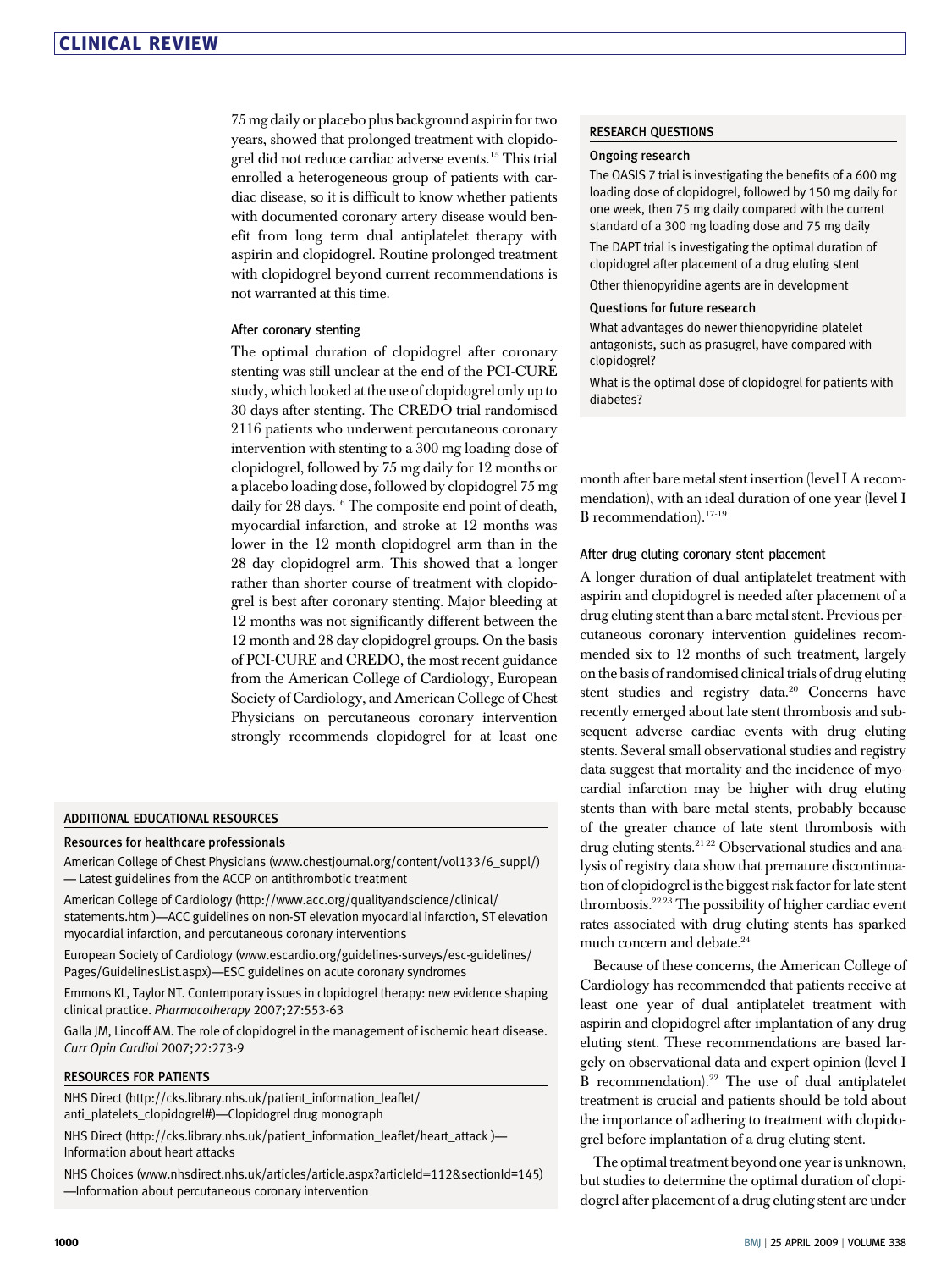#### SUMMARY POINTS

All patients presenting with acute coronary syndromes should be given a 300 mg loading dose of clopidogrel, then 75 mg daily

Patients not undergoing percutaneous coronary intervention should receive clopidogrel for nine to 12 months for non-ST elevation myocardial infarction and 14 days for ST elevation myocardial infarction

Patients given a bare metal stent should receive clopidogrel, in addition to aspirin, for at least one month and ideally for one year

Patients given a drug eluting stent should receive clopidogrel, in addition to aspirin, for at least one year

The duration of clopidogrel treatment must take into account the patient's risk of bleeding

way. Patients who are allergic to aspirin should take clopidogrel indefinitely.

#### What about bleeding?

Concerns about the risk of bleeding when using clopidogrel in addition to a fibrinolytic and aspirin still remain. Clopidogrel monotherapy has a similar risk of bleeding to that of aspirin monotherapy. Prolonged dual antiplatelet treatment carries a risk of increased bleeding. The CURE and CHARISMA trials showed around a 1% absolute increase in moderate to major bleeding with combined aspirin and clopidogrel versus aspirin alone. No increase in intracranial haemorrhage was seen with combined aspirin and clopidogrel treatment compared with aspirin alone in all the landmark trials. Dual antiplatelet treatment caused bleeding mostly in the gut. The risk is higher with increasing age, concurrent use of anticoagulant and anti-inflammatory drugs, a history of gastrointestinal bleeding, and other risk factors for bleeding.

An ongoing dilemma is the use of aspirin and clopidogrel in patients who also need warfarin. The addition of warfarin puts patients at further risk of significant bleeding. Little literature is available to guide clinicians, although expert consensus opinion recommends reducing the dose of aspirin (to 75-80 mg daily), targeting a lower international normalised ratio, and minimising the duration of dual antiplatelet treatment in these patients.17 Temporary discontinuation of warfarin or use of one antiplatelet agent only may be considered if the risk of bleeding is deemed to exceed the benefits of treatment. Gastrointestinal prophylactic treatment should be initiated in all patients at high risk for gastrointestinal bleeding who are on dual antiplatelet treatment. These risks should be considered before placement of drug eluting stents and when determining the duration of treatment for individual patients.

#### What is the optimal loading dose of clopidogrel?

The optimal loading dose of clopidogrel is still unclear. Although the landmark studies in myocardial infarction and percutaneous coronary intervention used a 300 mg loading dose, higher doses have recently been shown to produce faster and greater platelet inhibition, thereby reducing the risk of further cardiac events. The ARMYDA-2 randomised study showed that, in patients undergoing percutaneous coronary intervention, a 600 mg loading dose of clopidogrel was superior to 300 mg in reducing periprocedural myocardial infarction. $25$  On the basis of emerging clinical trial data, the current American and European guidelines recommend 600 mg in patients undergoing percutaneous coronary intervention (level I C recommendation) and 300 mg in patients presenting with acute coronary syndromes.17 18

Contributors: DC conceived the idea for the article, wrote the article, and revised the manuscript. He is the primary author and guarantor. AI reviewed the manuscript for accuracy and content. Funding: No funding was received to write this article. Competing interests: None declared.

Provenance and peer review: Encouraged but not commissioned;

externally peer reviewed.

- 1 Grech ED, Ramsdale DR. Acute coronary syndrome: unstable angina and non-ST segment elevation myocardial infarction. BMJ 2003;326:1259-61.
- 2 White HD, Chew P. Acute myocardial infarction. Lancet 2008;372:570-84.
- 3 Patrono C, Baigent C, Hirsh J, Roth G. Antiplatelet drugs: American College of Chest Physicians evidence-based clinical practice guidelines (8th edition). Chest 2008;133(6 suppl):199S-233S.
- Yusuf S, Zhao F, Mehta SR, Chrolavicius S, Tognoni G, Fox KK. Effects of clopidogrel in addition to aspirin in patients with acute coronary syndromes without ST-segment elevation. N Engl J Med 2001;345:494-502.
- 5 Anderson IL, Adams CD, Antman FM, Bridges CR, Califf RM, Casey DE Jr, et al. ACC/AHA 2007 guidelines for the management of patients with unstable angina/non ST-elevation myocardial infarction: a report of the American College of Cardiology/American Heart Association task force on practice guidelines (writing committee to revise the 2002 guidelines for the management of patients with unstable angina/non ST-elevation myocardial infarction). Circulation 2007;116:e148-304.
- 6 Harrington RA, Becker RC, Cannon CP, Gutterman D, Lincoff AM, Popma JJ, et al. Antithrombotic therapy for non-ST-segment elevation acute coronary syndromes: American College of Chest Physicians evidence-based clinical practice guidelines (8th edition). Chest 2008;133:670S-707.
- 7 Task Force for Diagnosis and Treatment of Non-ST-Segment Elevation Acute Coronary Syndromes of European Society of Cardiology; Bassand JP, Hamm CW, Ardissino D, Boersma E, Budaj A, Fernández-Avilés F, et al. Guidelines for the diagnosis and treatment of non-STsegment elevation acute coronary syndromes. Eur Heart J 2007;28:1598-660.
- Sabatine MS, Cannon CP, Gibson CM, López-Sendón JL, Montalescot G, Theroux P, et al. Addition of clopidogrel to aspirin and fibrinolytic therapy for myocardial infarction with ST-segment elevation. N Engl J Med 2005;352:1179-89.
- 9 Chen ZM, Jiang LX, Chen YP, Xie JX, Pan HC, Peto R, et al. Addition of clopidogrel to aspirin in 45 852 patients with acute myocardial infarction: randomised placebo-controlled trial. Lancet 2005;366:1607-21.
- 10 2007 focused update of the ACC/AHA 2004 guidelines for the management of patients with ST-elevation myocardial infarction: a report of the American College of Cardiology/American Heart Association task force on practice guidelines: 2007 writing group to review new evidence and update the ACC/AHA 2004 guidelines for the management of patients with ST-elevation myocardial infarction, writing on behalf of the 2004 writing committee. Circulation 2008;117:296-329.
- 11 Bertrand ME, Rupprecht HJ, Urban P, Gershlick AH. Double-blind study of the safety of clopidogrel with and without a loading dose in combination with aspirin compared with ticlopidine in combination with aspirin after coronary stenting: the clopidogrel aspirin stent